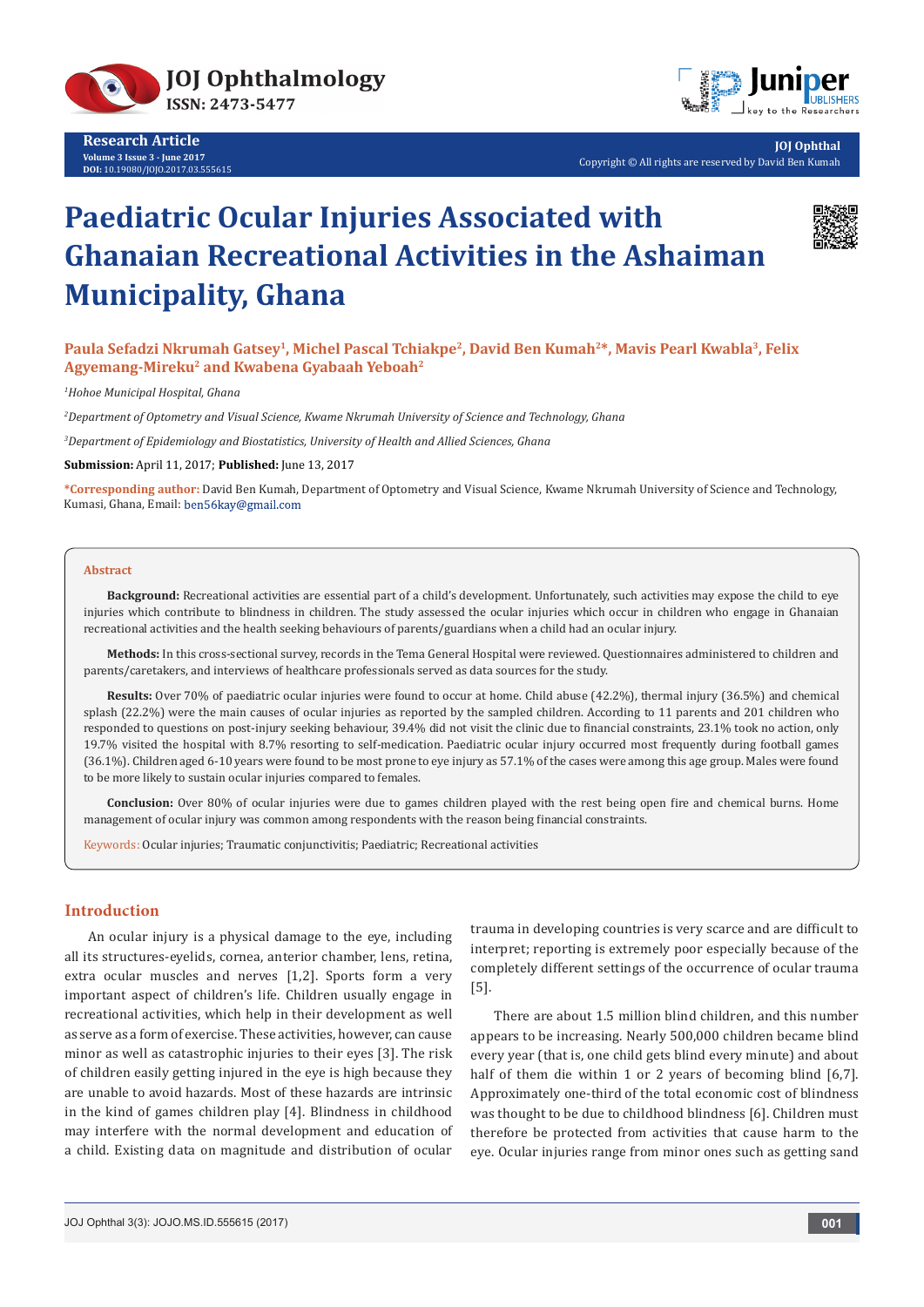into the eye to the catastrophic ones like cutting the cornea with metals as may Occur in most of Ghanaian indigenous games. The control of blindness in children is considered a high priority within the World Health Organizations vision 2020-The Right to Sight programme [8]. Many of the causes of blindness in children are either preventable or treatable. The major causes of blindness in children vary widely from region to region, being largely determined by socioeconomic development, and the availability of primary health care as well as eye care services. In low-income countries with high under-5 mortality rates, the prevalence of blindness in children was as high as 1.5 per 1000 children, while in high-income countries with low under-5 mortality rates, the prevalence was around 0.3 per 1000 children. Using this correlation to estimate the prevalence of blindness in children, the number of blind children in the world was about 1.4 million at the time. A quarter less of the world's blind children live in the poorest regions of Africa and Asia [9]. In developing countries, the causes of childhood blindness had not been widely studied. To plan effective intervention and prevention programmes, an awareness of the causes of blindness and the magnitude of the problem was crucial [10].

Incidence rates for hospitalized ocular injury in the developed world was found to be 8 per 100,000 for Scotland, 13 per 100,000 in the United States and 33 per 100,000 population for Papua New Guinea, which is not a developed world [11-13]. The situation was worse in developing countries where the problem was compounded by general lack of access to preventive health care at all levels [14]. The National Eye Institute (NEI) in 2008, indicated that eye injuries were the leading cause of blindness in school-aged children. Another organization, Prevent Blindness America, also reported that sports-related eye injuries were the leading cause of blindness in school-age children, even though most could be prevented with proper eye protection [3]. Many children who have ocular injury do not get the right medical care. In the area of study for example, proper and affordable health care is not easily accessible by people living there, as gathered from a pilot study. This study assessed the ocular injuries that occur among children during Ghanaian local sports as well as the ocular health seeking behaviour of parents and guardians for their injured children in parts of the Ashaiman Municipality of Ghana.

## **Materials and Methods**

## **Study design and Sampling**

The study was a descriptive cross-sectional survey conducted at the Tema General hospital. The study population included children, their parents/caretakers in the Ashaiman Municipality. To obtain clinical information, health professionals' knowledge in eye injuries were solicited through key informant interviews. Ten public basic schools were randomly selected from the seventeen public schools that existed at the time of the study. Simple random sampling and purposive sampling were used to select the schools visited as well as convenient sampling

methods to obtain the study samples from some of the parents studied.

## **Data collection**

The data collected included secondary data on eye injuries from the Tema General Hospital Records. Primary data were obtained through key informant interviews and administration of questionnaires to children, parents/caretakers. Questionnaires were administered to 201 children and 11 parents. Seven (7) doctors/paramedics were also interviewed.

#### **Data analysis**

Both quantitative and qualitative data were gathered and analysed. Data was entered into Microsoft Excel (2016; Microsoft, Redmond, WA) for analysis. The results were presented in graphs and tables. Descriptive statistics was employed.

## **Ethical consideration**

Informed consent was obtained from the parents/ caretakers of the sampled children and all other participants after the rationale of study was explained to them. Permission was also obtained from the authorities of Tema General Hospital, Municipal Director of Education and headmasters of selected schools. The study complied with the principles of the Declaration of Helsinki [15].

## **Results**

The study included a total of 201 children in basic schools between ages 0-15 years and 11 parents as well as 7 doctors/ paramedics.

## **Socio-demographic Characteristics of Children Respondents**

Of the total of 201 children interviewed, majority (57%) were between ages 6-10 years followed by 0-5 years (29%) and 11-15 years (14%). Males were in the majority 102 (51%). The children were all school children with 86% of them in the primary school while the remaining 14% were in junior high school.

#### **Causes of Ocular Injuries Reported at Health Facilities**

The study found majority 73% of ocular injuries to be home based with 27% school based (Figure 1). Of the 27% of ocular injuries occurring in schools, the causes as reported at health facilities were due to trauma from sticks during games which recorded 86% and open fire/chemical burns which constituted 14% of cases. Other causes of ocular injury reported by the children sampled included child abuse, 80 (42.3%) thermal injury, 67 (35.5%) and chemical splash, 42 (22.2%) depicts the types of paediatric eye injuries sustained as a result of sports. Traumatic conjunctivitis was the most frequent injury, recording 28%, while endophthalmitis and blow out fracture were the least frequent injuries with 3% each. Table 2 outlines games played by children in the Ashaiman Municipal Assembly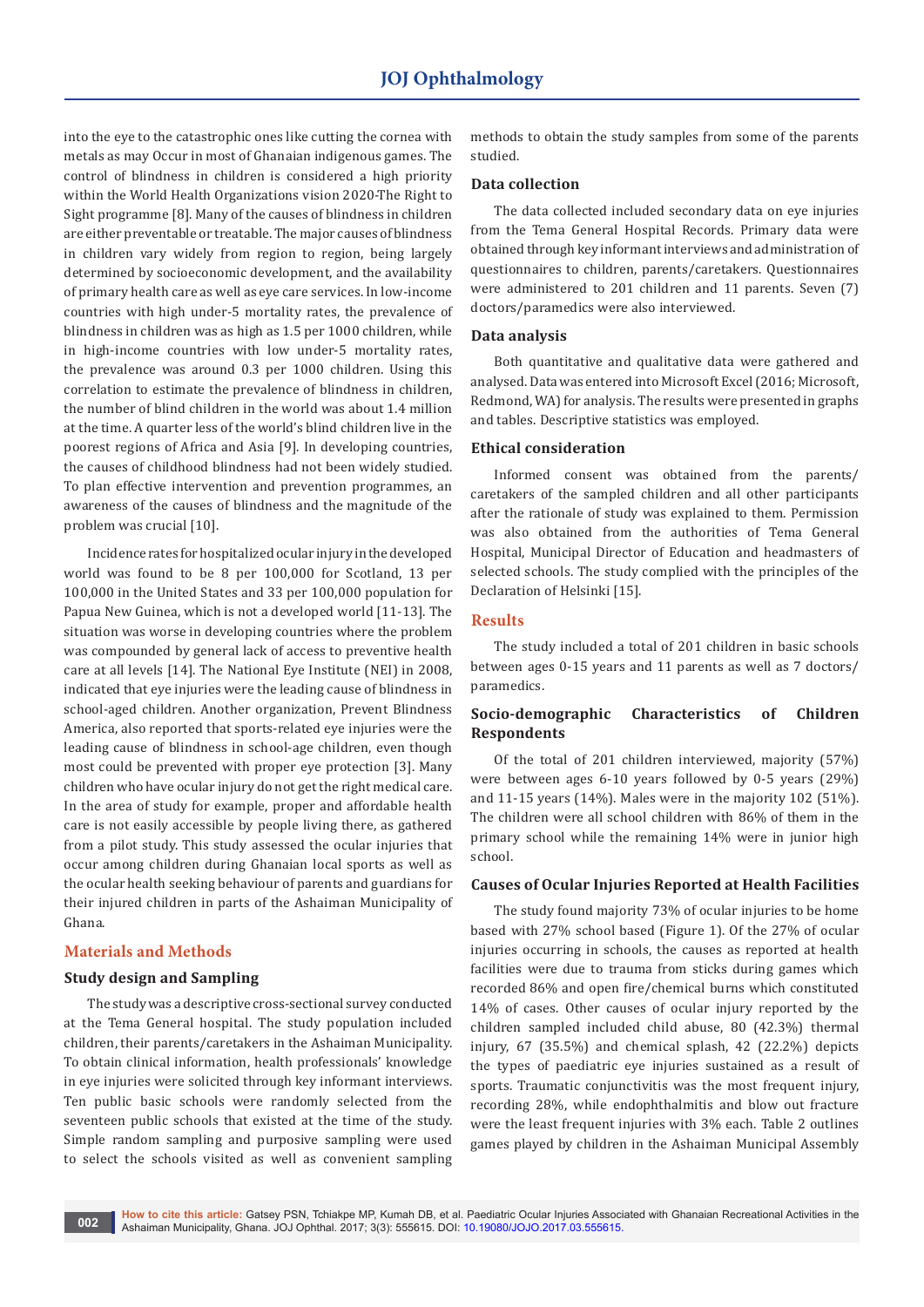## **JOJ Ophthalmology**

which could cause injury. Football was the most frequently played game by children with 36% of the children engaged in the game, whereas the least patronized sport was wrestling and fist fighting, recording 3.7%. Stones were found to cause most ocular injuries according to 40.3% of children that were questioned, while 3.5% of the children respondents stated sand caused injury; this represented the least frequent object causing ocular injury. Further details are shown in (Figure 2 & Table 3) depicts the action taken by injured children and their parents after ocular injury had occurred. Only 19.7% visit the hospital in the event of ocular injuries. About 40% did not go to the eye clinic due to financial constraints whilst 1.4% of the children did not tell their parents because of fear of punishment. Though this represented the least, it is quiet disturbing. The gender distribution of children who claimed to have ocular injuries showed that males 56 (56.6%) were more injured than females 43 (43.4%). However, from the perspective of health practitioners, 70% of them said males had more ocular injuries than the females. A few (29%) on the other hand claimed both males and females were equally injured. From the perspective of parents, 91% of them stated that males were likely to get injured more than females. However, 9% of the parents claimed that the females were more prone to ocular injury than males [16,17].

**Table 1:** Reported Paediatric Ocular Cases as a Result of Recreational Activities, Tema General Hospital, June - August 2009.

| <b>Type of Injury</b>        | Number of Cases (%) |
|------------------------------|---------------------|
| Traumatic conjunctivitis     | 10 (27.8)           |
| Corneal foreign body         | 3(8.3)              |
| Blephero-conjunctivitis      | 3(8.3)              |
| Traumatic cataract           | 5(13.9)             |
| Corneal laceration           | 2(5.6)              |
| Endophthalmitis              | 1(2.8)              |
| Blow out fracture            | 1(2.8)              |
| Tarsal foreign body          | 2(5.6)              |
| Retinal detachment           | 2(5.6)              |
| Sub-conjunctival haemorrhage | 2(5.6)              |
| Corneal ulcer                | 5(13.9)             |
| Total                        | 36 (100)            |

Source: Tema General Hospital, Between June and August 2009. **Table 2:** Types of Games Causing Paediatric Ocular Injury.

| <b>Type of Recreation</b>   | Number of Children (%) |
|-----------------------------|------------------------|
| 'Pilolo' [16,17]            | 71 (21.9)              |
| 'Ampe' $[16]$               | 60(18.5)               |
| 'Chaskele' [17]             | 19(5.9)                |
| 'Stay' $[17]$               | 25(7.7)                |
| 'Police and thief'          | 20(6.2)                |
| Wrestling and fist fighting | 12(3.7)                |
| Football                    | 117 (36.1)             |
| <b>Total</b>                | 324 (100)              |



**Figure 1:** Causes of ocular Injuries Reported at Health Facilities.



**Figure 2:** Objects Causing Paediatric Ocular Injury.

| <b>Action after Injury</b>                              | No. of Patients (%) |
|---------------------------------------------------------|---------------------|
| Do not tell parents because of<br>fear of punishment    | 3(1.4)              |
| Do not go to the clinic due to<br>financial constraints | 82 (39.4)           |
| Not painful hence no action                             | 48 (23.1)           |
| Visit the pharmacy                                      | 16(7.7)             |
| Self-medicate                                           | 18 (8.7)            |
| Visit the hospital                                      | 41 (19.7)           |
| Total                                                   | 208 (100)           |

**Table 3:** Management of Ocular Injuries by Parents and Injured Children after Injury.

#### **Discussion**

Sports or recreational activities are an essential part of a child's development. Unfortunately, such activities may expose the child to eye injuries which contribute to blindness in children. The study assessed the ocular injuries which occur in children who engage in Ghanaian local childhood recreational activities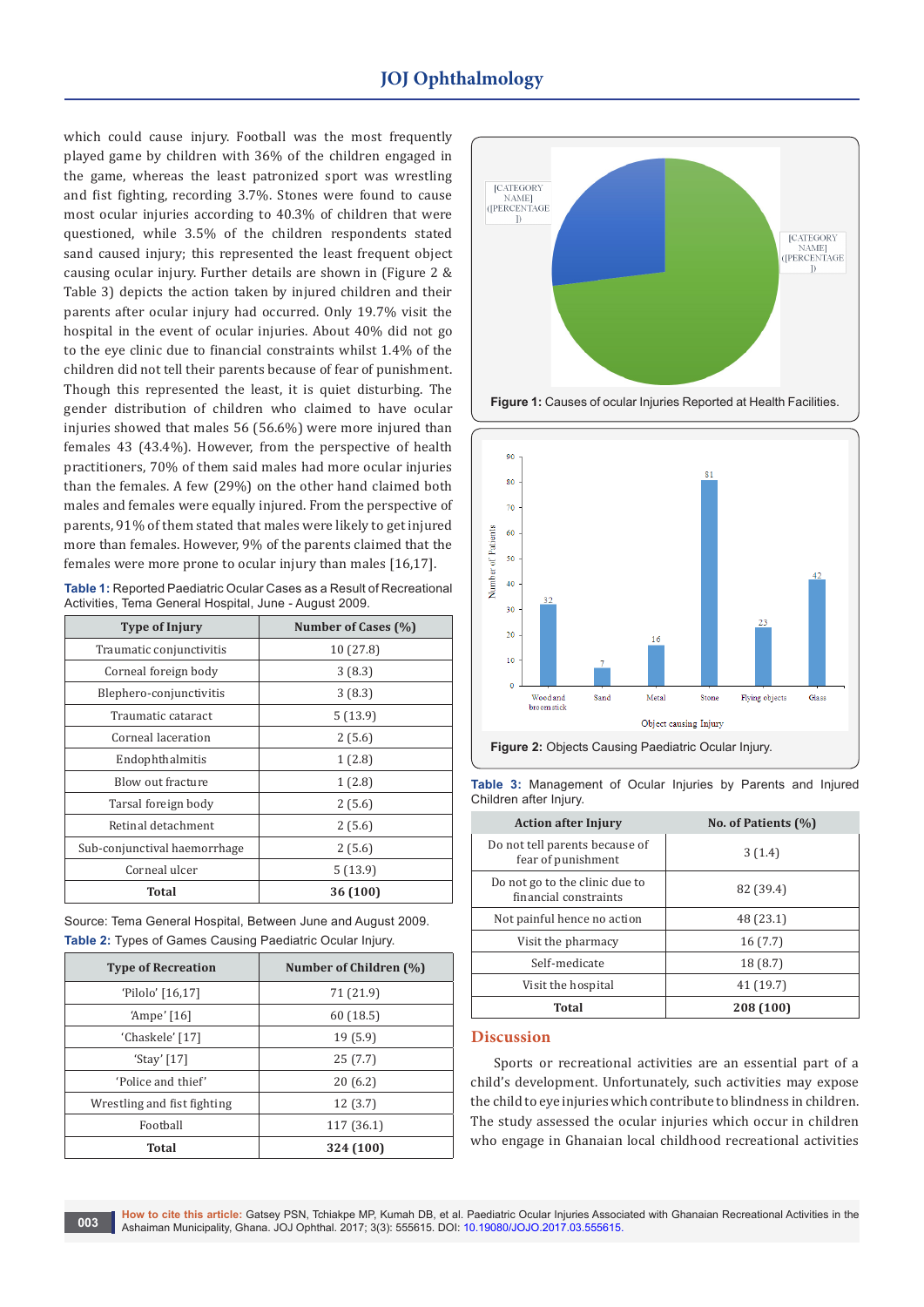and the health seeking behaviours of parents/guardians when a child had an ocular injury. A total of 201 primary and Junior high school children were included in the study with majority (57%) being between ages 6-10 years. This is expected since majority (86%) of the children were in primary school compared to those in Junior high school. Males were in the majority 102 (51%). Similarly, ocular trauma was found to occur mostly in children aged 0-15 years and with a male preponderance of 78.8% [1]. A study by Kanoff et al. [18] also found as high as 98% of males have eye injuries compared to females. Again another study also found 56.2% of eye injuries occurring in males with the majority being in age group 0-14 years [2]. The study found majority (73%) of ocular injuries to occur in homes compared to schools. There is therefore the need to intensify eye health education in homes. The causes of ocular injury as reported by the health facilities included trauma from sticks during games (86%) and open fire/chemical burns which constituted 14% of cases. This calls for concern since games play an important role in the lives of children. Paediatric ocular injury was found to occur most frequently during the games of football (36.1%), 'pilolo' (21.9%) and 'ampe' (18.5%). Wrestling and fist-fighting had the least injury cases (3.7%). This was similar to a study on holistic face training enhances face processing in developmental prosopagnosia, reported that sports-related eye injuries were the leading cause of blindness in school-age children [19].

Causal objects of ocular injuries were stone (40.3%), glass (20.9%), wood/broom sticks (15.1%), flying debris (11.4%) and sand (3.5%). It is therefore recommended that protective gear should be made available for children when they are playing. In assessing the types of paediatric eye injuries sustained as a result of sports, the study found traumatic conjunctivitis to be the most frequently occurring injury, recording 28% while endophthalmitis and blow out fracture were the least frequent injuries with 3% each. On action taken by injured children and their parents after ocular injury had occurred, the study revealed that only 19.7% visit the hospital in the event of ocular injuries. About 40% did not go to the eye clinic due to financial constraints whilst 1.4% of the children did not tell their parents because of fear of punishment. Though this represented the least, it is quiet disturbing.

### **Conclusion**

As high as 86% of paediatric ocular injury cases reported to the Tema General Hospital were due to games children played. Home management of ocular injury was common among respondent. Most parents (39.4%) did not seek medical care because of financial constraints. The most common type of ocular injury associated with local games was traumatic conjunctivitis, which recorded 28%. Based on the information obtained from the study, health education about ocular health must be intensified to draw attention of parents and children on the need to protect the child's eye.

#### **Conflict of Interest**

The authors of this research article declare that they have no conflict of interests regarding the publication of this manuscript.

### **References**

- 1. [Soylu M, Sizmaz S, Cayli S \(2010\) Eye injury \(ocular trauma\) in](https://www.ncbi.nlm.nih.gov/pubmed/19190858)  [southern Turkey: epidemiology, ocular survival, and visual outcome.](https://www.ncbi.nlm.nih.gov/pubmed/19190858)  [International Ophthalmology 30\(2\): 143-148.](https://www.ncbi.nlm.nih.gov/pubmed/19190858)
- 2. [Cao H, Li L, Zhang M \(2012\) Epidemiology of patients hospitalized for](https://www.ncbi.nlm.nih.gov/pubmed/23118997)  [ocular trauma in the Chaoshan region of China, 2001-2010. PloS One](https://www.ncbi.nlm.nih.gov/pubmed/23118997)  [7\(10\): e48377.](https://www.ncbi.nlm.nih.gov/pubmed/23118997)
- 3. [Koutures CG, Gregory A J \(2010\) Injuries in youth soccer. Pediatrics](https://www.ncbi.nlm.nih.gov/pubmed/20100755)  [125\(2\): 410-414.](https://www.ncbi.nlm.nih.gov/pubmed/20100755)
- 4. [Schwebel DC, Speltz M L, Jones K, Bardina P \(2002\) Unintentional](https://www.ncbi.nlm.nih.gov/pubmed/12403863)  [injury in preschool boys with and without early onset of disruptive](https://www.ncbi.nlm.nih.gov/pubmed/12403863)  [behavior. Journal of Pediatric Psychology 27\(8\): 727-737.](https://www.ncbi.nlm.nih.gov/pubmed/12403863)
- 5. [Girkin CA, Gwin Mc G, Long C, Morris R, Kuhn F \(2005\) Glaucoma](https://www.ncbi.nlm.nih.gov/pubmed/16276279)  [after ocular contusion: a cohort study of the United States Eye Injury](https://www.ncbi.nlm.nih.gov/pubmed/16276279)  [Registry. Journal of Glaucoma 14\(6\): 470-473.](https://www.ncbi.nlm.nih.gov/pubmed/16276279)
- 6. [Thylefors B, Negrel AD, Pararajasegaram R, Dadzie KY \(1995\) Global](https://www.ncbi.nlm.nih.gov/pubmed/7704921)  [data on blindness. Bulletin of the World Health Organization 73\(1\):](https://www.ncbi.nlm.nih.gov/pubmed/7704921)  [115-121.](https://www.ncbi.nlm.nih.gov/pubmed/7704921)
- 7. [Brophy M, Sinclair SA, Hostetler SG, Xiang H \(2006\) Pediatric eye](https://www.ncbi.nlm.nih.gov/pubmed/16740824)  [injury–related hospitalizations in the United States. Pediatrics 117\(6\):](https://www.ncbi.nlm.nih.gov/pubmed/16740824)  [e1263-e1271.](https://www.ncbi.nlm.nih.gov/pubmed/16740824)
- 8. [Pizzarello L, Abiose A, Ffytche T, Duerksen R, Thulasiraj R, et al.](https://www.ncbi.nlm.nih.gov/pubmed/15078680)  [\(2004\) VISION 2020: The Right to Sight: a global initiative to eliminate](https://www.ncbi.nlm.nih.gov/pubmed/15078680)  [avoidable blindness. Archives of Ophthalmology 122\(4\): 615-620.](https://www.ncbi.nlm.nih.gov/pubmed/15078680)
- 9. [Whitcher JP, Srinivasan M, Upadhyay MP \(2001\) Corneal blindness: a](https://www.ncbi.nlm.nih.gov/pubmed/11285665)  [global perspective. Bulletin of the World Health Organization 79\(3\):](https://www.ncbi.nlm.nih.gov/pubmed/11285665)  [214-221.](https://www.ncbi.nlm.nih.gov/pubmed/11285665)
- 10. [Resnikoff S, Pascolini D, Etya'ale D, Kocur I, Pararajasegaram R, et al.](https://www.ncbi.nlm.nih.gov/pubmed/15640920)  [\(2004\) Global data on visual impairment in the year 2002. Bulletin of](https://www.ncbi.nlm.nih.gov/pubmed/15640920)  [the World Health Organization 82\(11\): 844-851.](https://www.ncbi.nlm.nih.gov/pubmed/15640920)
- 11. [Desai P, MacEwen CJ, Baines P, Minassia DC \(1996\) Incidence of cases of](https://www.ncbi.nlm.nih.gov/pubmed/8795369)  [ocular trauma admitted to hospital and incidence of blinding outcome.](https://www.ncbi.nlm.nih.gov/pubmed/8795369)  [British Journal of Ophthalmology 80\(7\): 592-596.](https://www.ncbi.nlm.nih.gov/pubmed/8795369)
- 12. [Martínez RJ \(1998\) El herido ocular en lascontiendasbélicas. Revista](http://scielo.sld.cu/scielo.php?script=sci_arttext&pid=S0138-65571998000200008)  [Cubana de Medicina Militar 27\(2\): 124-132.](http://scielo.sld.cu/scielo.php?script=sci_arttext&pid=S0138-65571998000200008)
- 13. [Verma N, Verma A, Jacob G, Demok S \(1997\) Profile of ocular trauma](https://www.ncbi.nlm.nih.gov/pubmed/9267602)  [in Papua New Guinea. Australian and New Zealand Journal of](https://www.ncbi.nlm.nih.gov/pubmed/9267602)  [Ophthalmology 25\(2\): 151-155.](https://www.ncbi.nlm.nih.gov/pubmed/9267602)
- 14. [Gyasi ME, Amoaku WMK, Adjuik MA \(2007\) Epidemiology of](https://www.ncbi.nlm.nih.gov/pubmed/18464900/)  [hospitalized ocular injuries in the upper East region of Ghana. Ghana](https://www.ncbi.nlm.nih.gov/pubmed/18464900/)  [Med J 41\(4\): 171-175.](https://www.ncbi.nlm.nih.gov/pubmed/18464900/)
- 15. World Medical Association (2001) World Medical Association Declaration of Helsinki. Ethical Principles for Medical Research Involving Human Subjects. Bull World Health Org 79(4): 373-374.
- 16. [Nieboer G. \(1995\). Kids Games. \[Updated 8 October 2011\].]("http://www.gameskidsplay.net)
- 17. [Boakye K. \(2016\). 8 spectacular games you never played as a Ghanaian]("http://omgvoice.com/lifestyle/games-played-ghanaian-kids/)  [kid because you're totally dadabee.]("http://omgvoice.com/lifestyle/games-played-ghanaian-kids/)
- 18. [Kanoff J M, Turalba AV, Andreoli MT, Andreoli CM \(2010\) Characteristics](https://www.ncbi.nlm.nih.gov/pubmed/20522411)  [and outcomes of work-related open globe injuries. American Journal of](https://www.ncbi.nlm.nih.gov/pubmed/20522411)  [Ophthalmology 150\(2\): 265-269.](https://www.ncbi.nlm.nih.gov/pubmed/20522411)
- 19. [DeGutis J, Cohan S, Nakayama K \(2014\) Holistic face training enhances](https://academic.oup.com/brain/article/137/6/1781/2847711/Holistic-face-training-enhances-face-processing-in)  [face processing in developmental prosopagnosia. Brain 062.](https://academic.oup.com/brain/article/137/6/1781/2847711/Holistic-face-training-enhances-face-processing-in)